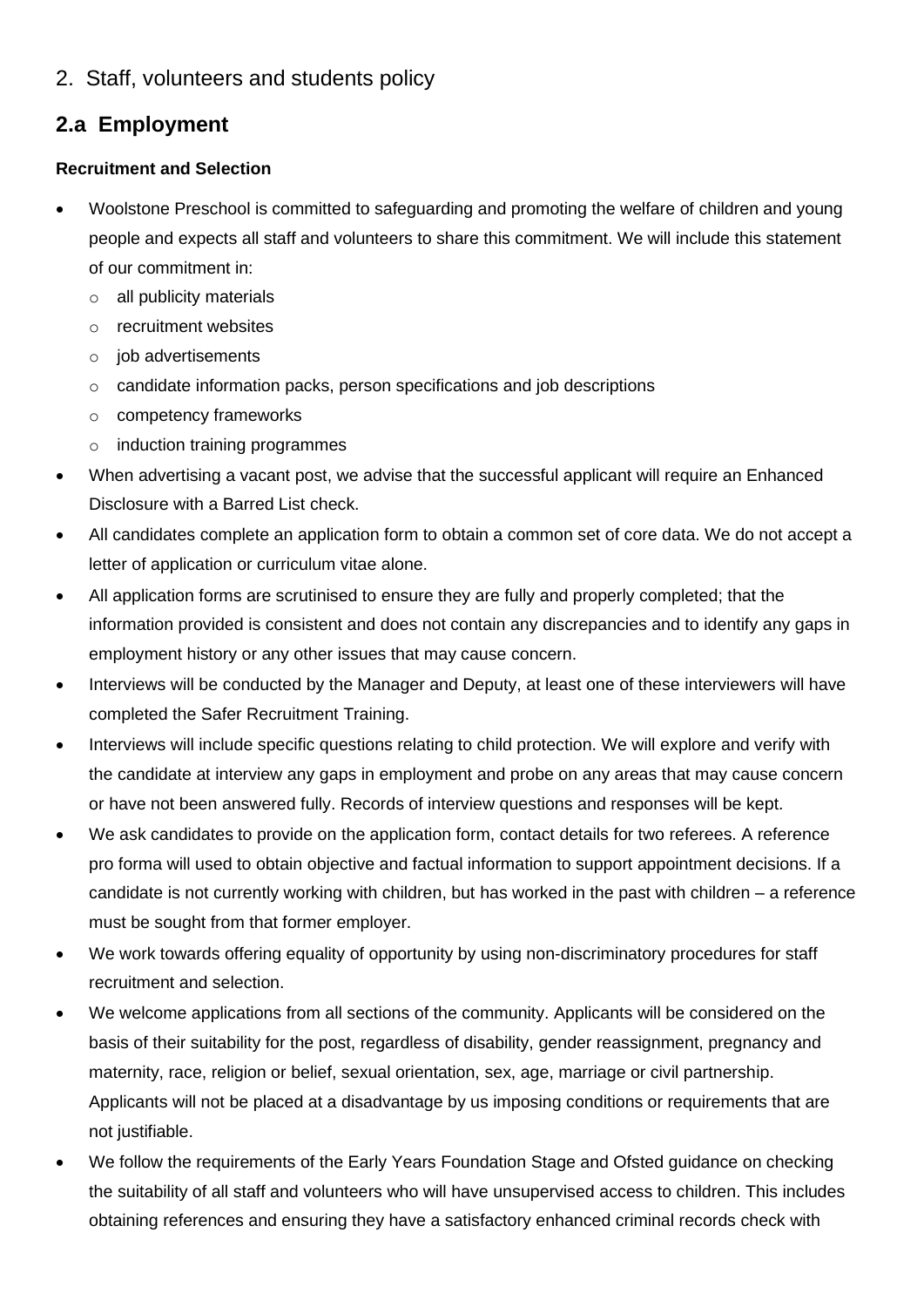barred list(s) check through the DBS. This is in accordance with requirements under the Safeguarding Vulnerable Groups Act (2006) and the Protection of Freedoms Act (2012) for the vetting and barring scheme.

- Where an individual is subscribed to the DBS Update Service we carry out a status check of their DBS certificate, after checking their identity and viewing their original enhanced DBS certificate to ensure that it does not reveal any information that would affect their suitability for the post.
- We keep all records relating to the employment of our staff and volunteers; in particular those demonstrating that suitability checks have been done, including the date of issue, name, type of DBS check and unique reference number from the DBS certificate, along with details of our suitability decision.
- We require that all our staff and volunteers keep their DBS check up-to-date by subscribing to the DBS Update Service throughout the duration of their employment with us.
- Our staff are expected to disclose any convictions, cautions, court orders, reprimands and warnings which may affect their suitability to work with children – whether received before, or at any time during, their employment with us.
- We obtain consent from our staff and volunteers to carry out on-going status checks of the Update Service to establish that their DBS certificate is up-to-date for the duration of their employment with us.
- Where we become aware of any relevant information which may lead to the disqualification of an employee, we will take appropriate action to ensure the safety of children. In the event of disqualification, that person's employment with us will be terminated.
- All our staff have job descriptions, which set out the role, responsibilities, accountabilities, knowledge, skills and experience required for safeguarding and promoting the welfare of children and young people.

## **Notifying Ofsted of changes**

• We inform Ofsted of any changes to our Registered Person (trustees/committee members of our provision) and/or our manager.

### **Training and staff development**

- Our manager and deputy hold a full and relevant Level 3 qualification and at least half of our other staff members hold a full and relevant Level 2 Certificate qualification.
- We provide regular in-service training to all our staff.
- We provide our staff with induction training in the first week of their employment. This induction includes our Health and Safety Policy and Safeguarding Children and Child Protection Policy. Other policies and procedures are introduced within an induction plan.
- We support the work of our staff by holding regular supervision meetings and appraisals.
- We are committed to recruiting, appointing and employing staff in accordance with all relevant legislation and best practice.